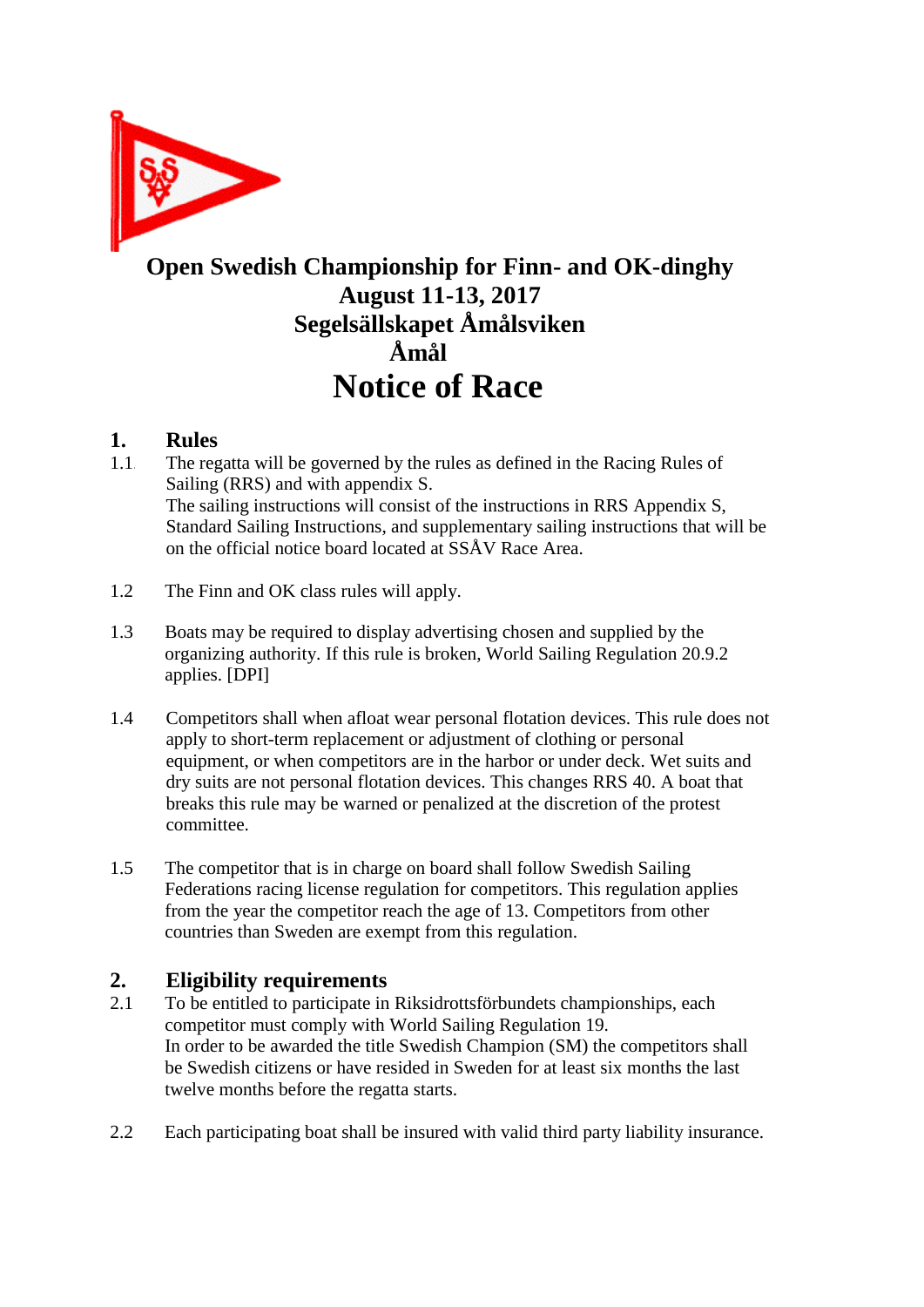- 2.3 Competitors participate in the regatta entirely at their own risk. See RRS 4, Decision to Race. The organising authority will not accept any liability for material damage or personal injury or death sustained in conjunction with or prior to, during, or after the regatta.
- 2.4 When the water temperature is below  $+14^{\circ}$ C clothing given a good protection against cooling in water shall be worn – wet suit, dry suit or similar.

# **3. Entries**

- Entry shall be made not later than August 1 and sent to: [ssav@telia.com](mailto:ssav@telia.com)
- 3.2 The advance entry shall include the following: Sailors name, Class, Sail number, Club, Nationality, , Year of birth, Hull fabrication year, mobile phone number, e-mail and if Food restrictions apply or not.
- 3.3 The entry fee is 1 150 SEK (includes After Sail and Regatta dinner) and shall be paid to:

Segelsällskapet Åmålsviken, Bank giro 5686-7054 no later than August 1. International participants are welcome to pay the entry fee in cash at registration. Mark the payment with Sailors name, Class and Sail number.

Late entry can be made no later than Friday, August 11 at 11.00. The late entry fee is 1 500 SEK.

# **4. Registration and measurement checks**<br>**4.1** Registrations shall be made at the race office no

- 4.1 Registrations shall be made at the race office not later than Friday, August 11 at 11.00.
- 4.2 Measurement certificates shall be presented prior to racing.
- 4.3 Competitor that is in charge onboard, according to 1.5 shall, according to Swedish Sailing Federations prescription in AppSF 1, be able to present a valid license for competitor.
- 4.4 A boat or equipment may be inspected at any time for compliance with the class rules and sailing instructions. On the water, the race- or/and the technical committee can instruct a boat to proceed immediately to a prescribed location for inspection.
- 4.5 Substitution of damaged or lost equipment will not be allowed unless approved by the race committee. Requests for substitution shall be made to the Race committee at the first reasonable opportunity.
- 4.6 Each competitor shall complete and sign a competitors declaration form and present the form at registration.